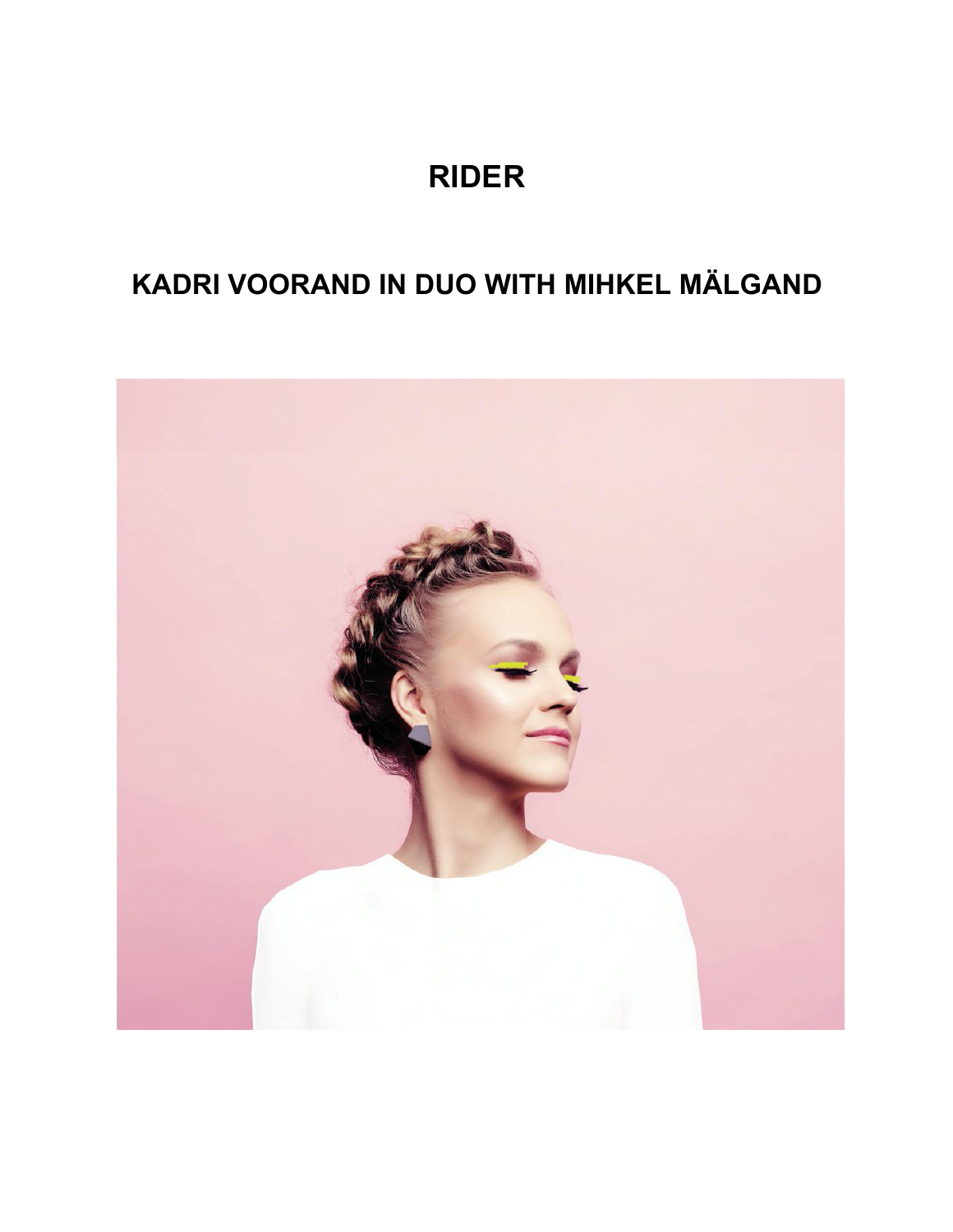# **KADRI VOORAND (vocals/piano): 6 inputs 2 outputs**

- 2 microphones (Neumann kms 105) NB:own mics
- 4 microphone stands (with boom)
- Tuned grand piano in good technical condition
- 2 microhpones for piano (DPA,NEUMANN, SCHOEPS, SENNHEISER)
- piano chair (adjustable)
- percussion table with adjustable height 60cm x 40cm (or 70cm x 40cm)
- NB: The height of the table must be the same height as the piano keys,



- Wireless in-ear monitor system, Sennheiser or Shure models (own headphones)
- 5 power sockets
- 2 bottles of still and sparkling water on stage

## **MIHKEL MÄLGAND (double bass): 3 inputs 1 outputs**

- 1 bass amp
	- Preffered Amps: Gallien & Kureger, Aquilar, Acoustic Image, AER, Markbass Marcacoustic or other professional amp
- 1 monitor (wedge)
- 1 microphone for voice
- 1 music stand with boom
- 4 power sockets
- music stand
- **Professional double bass in good technical condition:**
	- Preffered size 3⁄4
	- Preffered strings: Thomastik Spirocore, Pirastro Obligato or Evah Pirazzi
	- Mensure: D-neck
	- Adjustable bridge
	- Preffered pickups: Fishman Full Circle, Bassbalsereit, Wilson, Realist
	- French bow
- 2 bottles of still and sparkling water on stage
- two small towels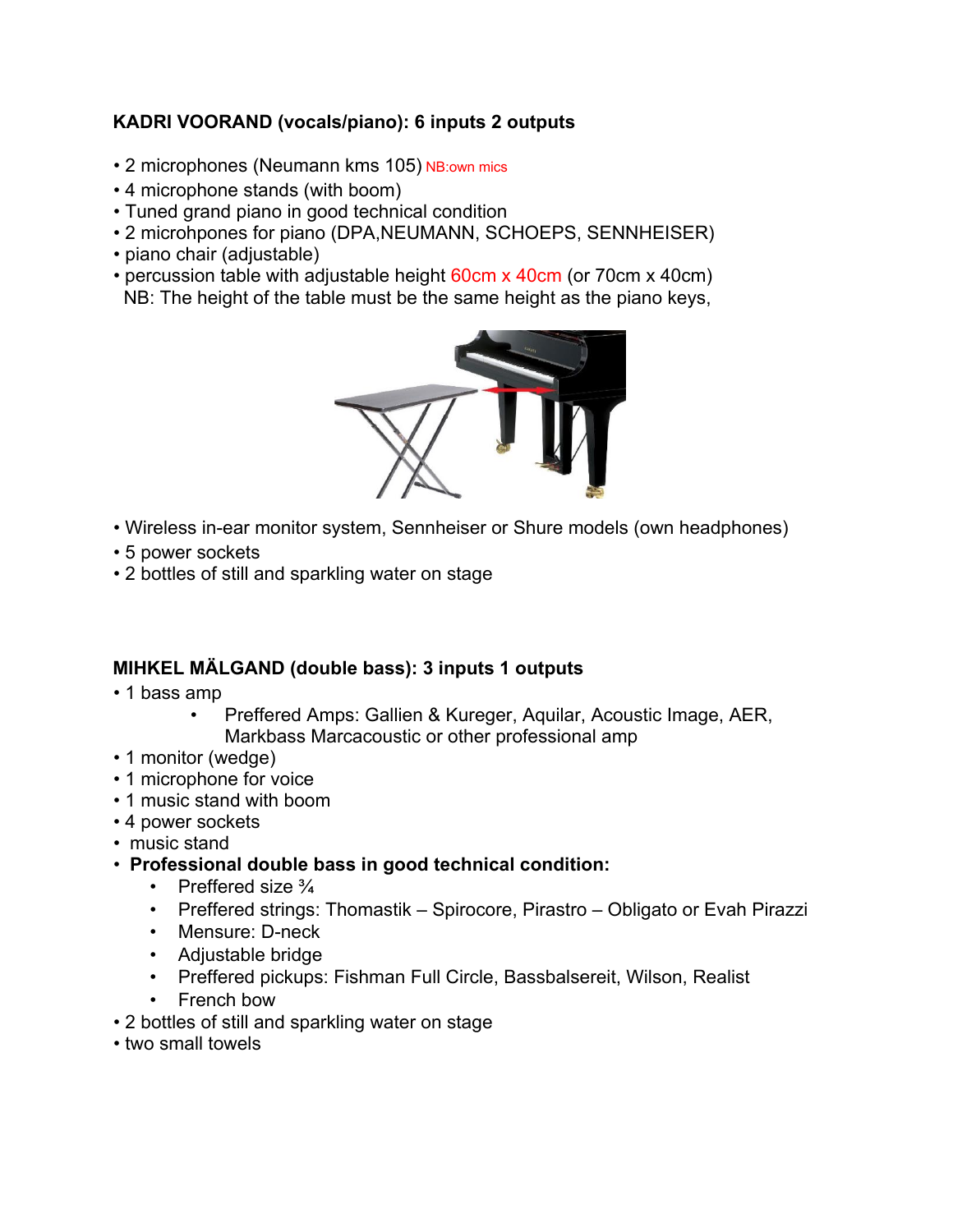Kadri Voorand travels with her own sound engineer.

#### **Mixing console:**

- Using own rack mixer (placed in stage)
- 1 Cat5e or cat6 or cat7 cable from stage to FOH
- Need xlr cables for connection

#### Note!

The sound engineer needs to be in direct contact with the sound provider and house technicians. Please send sound system specifications directly to: Booking.kadrivoorand@gmail.com

For soundcheck is needed at least 1.5 hours.

Stage plot is added below

. **Lighting:** warm colors, smooth transitions.

#### **Hotel**

The Promoter books and pays for accommodation (3 single rooms), preferably 4 or 5-star hotel with 24 hour reception. Internet, toilet and shower in the rooms and with breakfast and wifi included or prepaid for us.

## **Transport**

The Promoter organizes and pays for travels from Tallinn, Estonia as well as local transportation from and to the airport/train-station/venue/hotel. Please note that the group's technical equipment takes extra space.

## **Backstage**

- Changing room with mirror, electricity and toilet
- 3 bottles of sparkling and still water
- Coffee, tea, little snack (vegetarian)
- One bottle of wine (for example Riesling or Pinot Noir)
- Internet or wifi is greatly appreciated (please inform the manager if password is needed)

**Contact:** booking.kadrivoorand@gmail.com, Tel. +372 5665 3977

## **www.kadrivoorand.com**